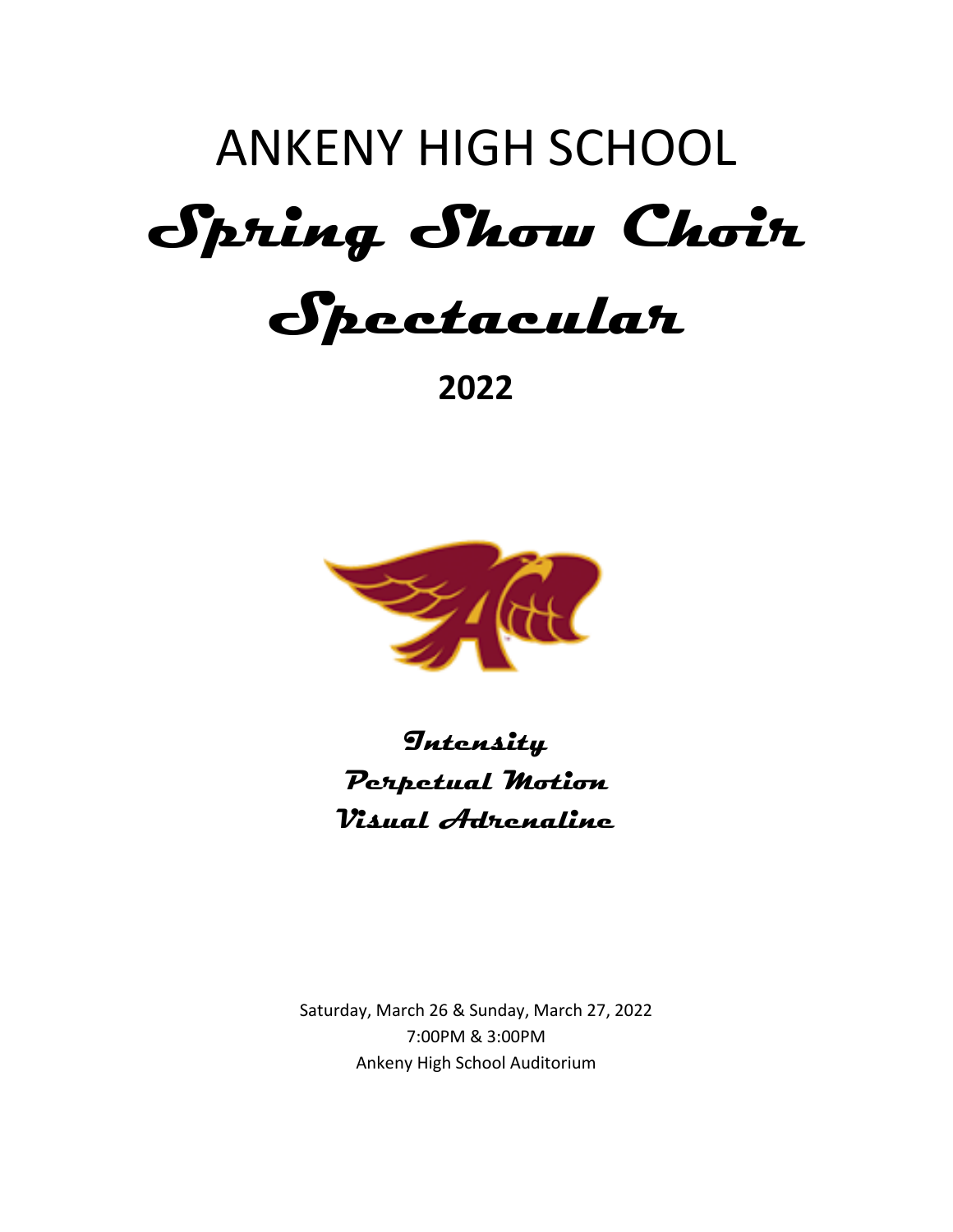# **SPRING SHOW CHOIR SPECTACULAR 2022**

#### *Saturday*

Jemma Bullock (I Guess I'm in Love) Luke Robie (Untitled 04-original composition) Blake Schumacher (Can't Help Falling In Love)

#### *Sunday*

Abigail Bielecki (Mean)

Darby Lee (Pancakes for Dinner)

Angelina & Dominic Hemphill (The Entertainer-Saxophone Duet)

#### **INTENSITY**

#### *Saturday*

Gabe Wagner & Aiden Skow (More Than Words)

Natalie Jasso (Somebody to Love)

Nicki Casady (If I Ain't Got You)

#### *Sunday*

Sydney Stover (Easy On Me)

Brendan Grant (Sway)

Megan McGuire (Make You Feel My Love)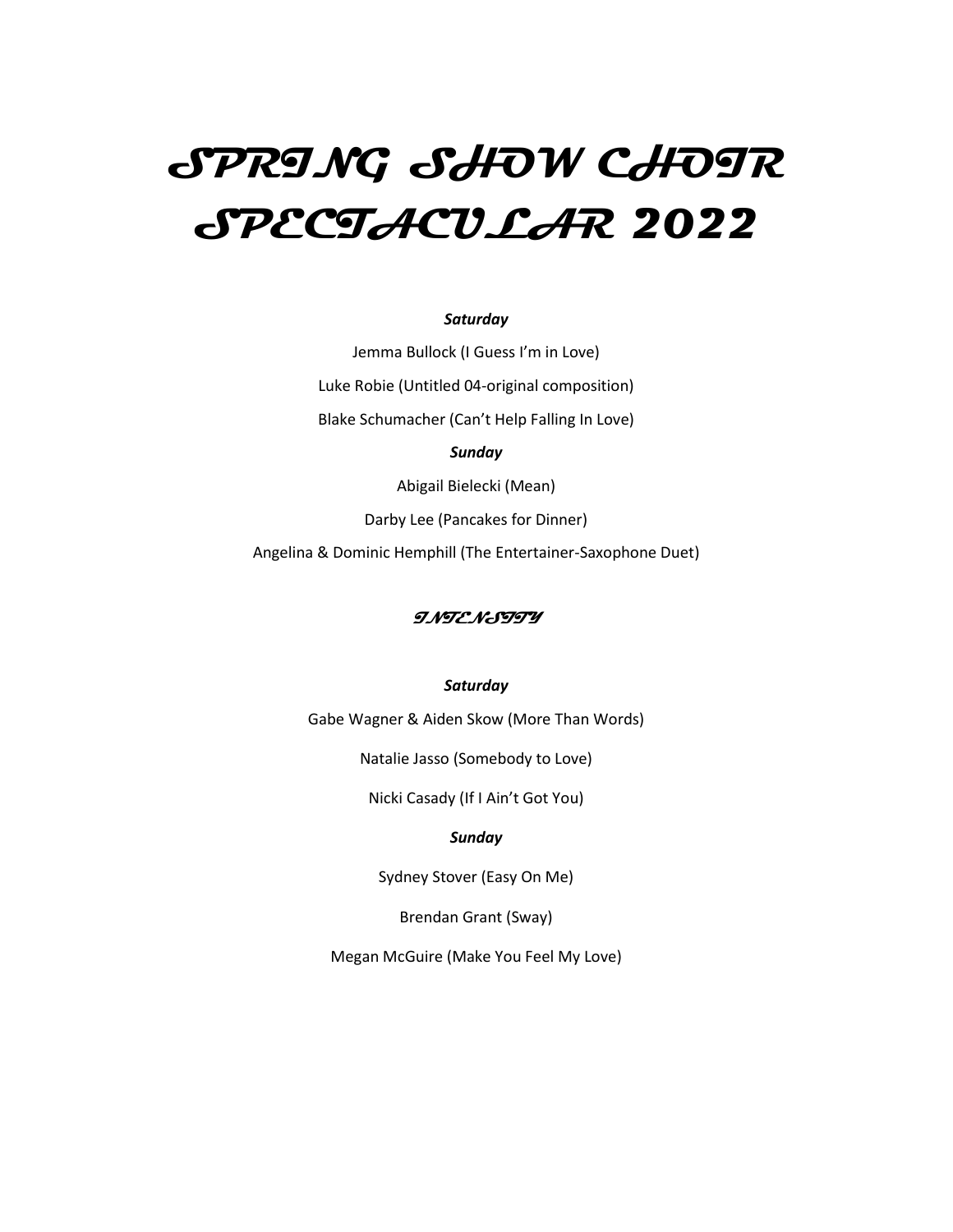#### **PERPETUAL MOTION**

#### *Saturday*

Jacynda Santiago (Breathe, from In the Heights)

Janna Youngquist (Magnolia)

VA Band (Industry Baby)

#### *Sunday*

Carson Doss (Not My Father's Son, from Kinky Boots) Daniel Davis (Talk) Jenna Freesman (Theme from The Big Bang Theory)

#### **VISUAL ADRENALINE**

# *Visual Adrenaline*

Director: Ben Walters Choreographer: Kevin Chase

Made of Stone Medley (Soloist: Kyle Monteverde) Happy Medley (Soloist: Abigail Bielecki) Freedom/Heal Their Hearts (Soloist: Grant Miner) Calling All Hearts/You Should Be Dancing (Soloists: Sydney Stover, Brendan Grant) Burnin' Disco Medley (Soloist: Natalie Jasso)

Season Highlights:

Muscatine: Grand Champions, Best Vocals, Best Choreography, Best Band Bloomington Kennedy: 2<sup>nd</sup> runner-up Finals North Polk: Grand Champions, Best Vocals, Best Choreography, Best Band Southeast Polk: 2<sup>nd</sup>-Runner Up Finals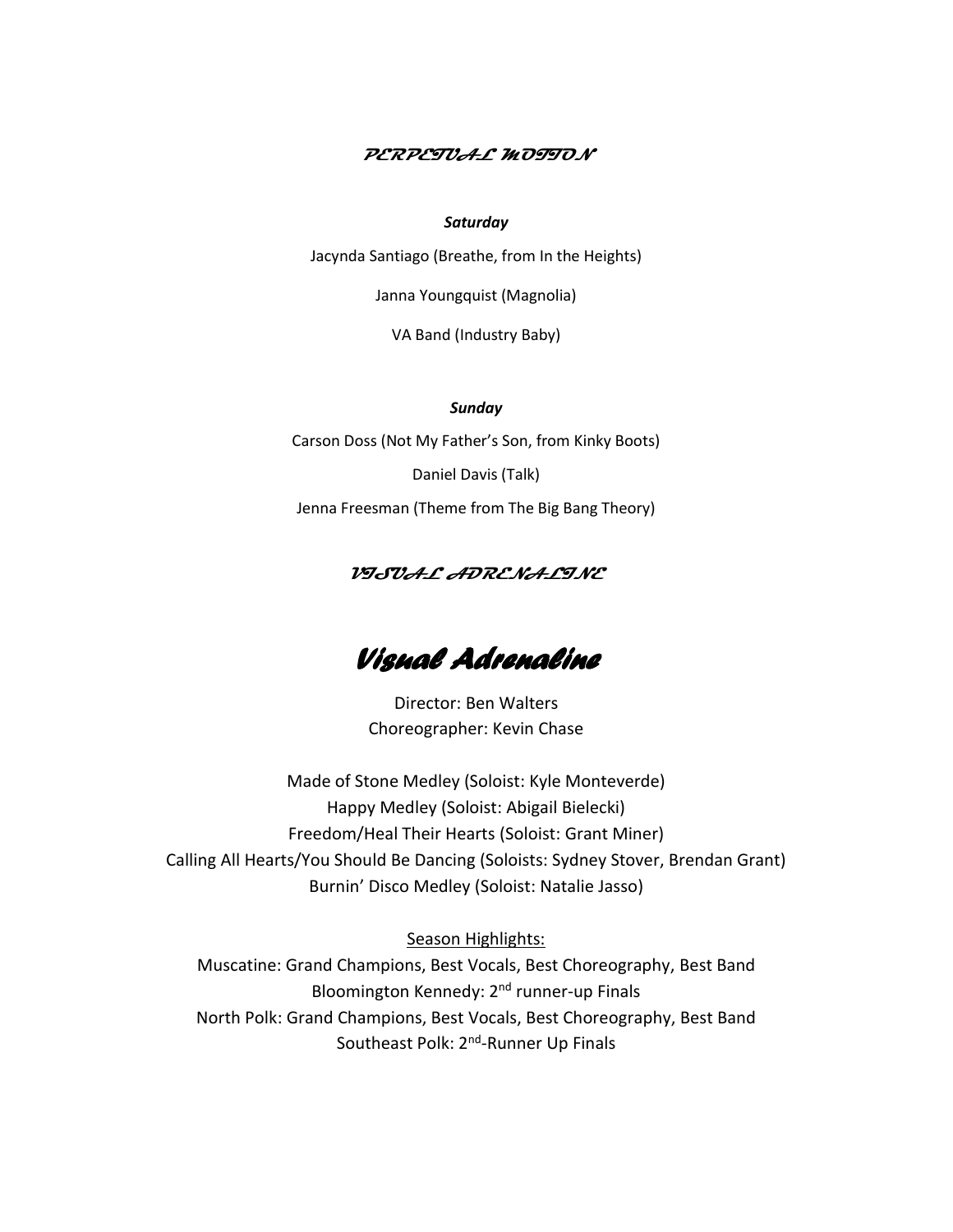# PERPETUAL MOTION

Directors: Adam Brown & Emma Feldhans Choreographer: Kevin Chase

MLK/Hallucinations Nightmare (Soloist: Sarah Wieczorek) MLK/Unsteady (Soloist: Sarah Wieczorek) Wake Up (Soloists: Nicholas Robie, Autumn Mulford, Janna Youngquist) Escape (Soloist: Sarah Wieczorek)

Season Highlights:

Muscatine: 3<sup>rd</sup> runner-up Bloomington Kennedy: 5<sup>th</sup> runner-up Finals; 1<sup>st</sup> place Prep Division North Polk: 2nd runner-up Prep Division Southeast Polk: 4<sup>th</sup> Runner-up Finals; 1<sup>st</sup> Runner-Up Prep Division

## *Intensity*

Directors: Adam Brown & Emma Feldhans Choreographers: Claire Sammons, Brianna DeMoss, Kevin Chase

I'm A Star/On Broadway (Soloist: Evelyn Huegel) Don't Stop Believin'/Everybody's Girl Lucky Britney/From Now On (Soloists: Alex Hoxeng, Eva Drew, Paige Spoelstra, Leah Hatch)

> Season Highlights: Muscatine: 5th runner-up Bloomington Kennedy: 1<sup>st</sup> Place Unisex Division North Polk: 2<sup>nd</sup> runner-up Treble Prep Division Southeast Polk: 1<sup>st</sup> runner-up Treble Prep Division